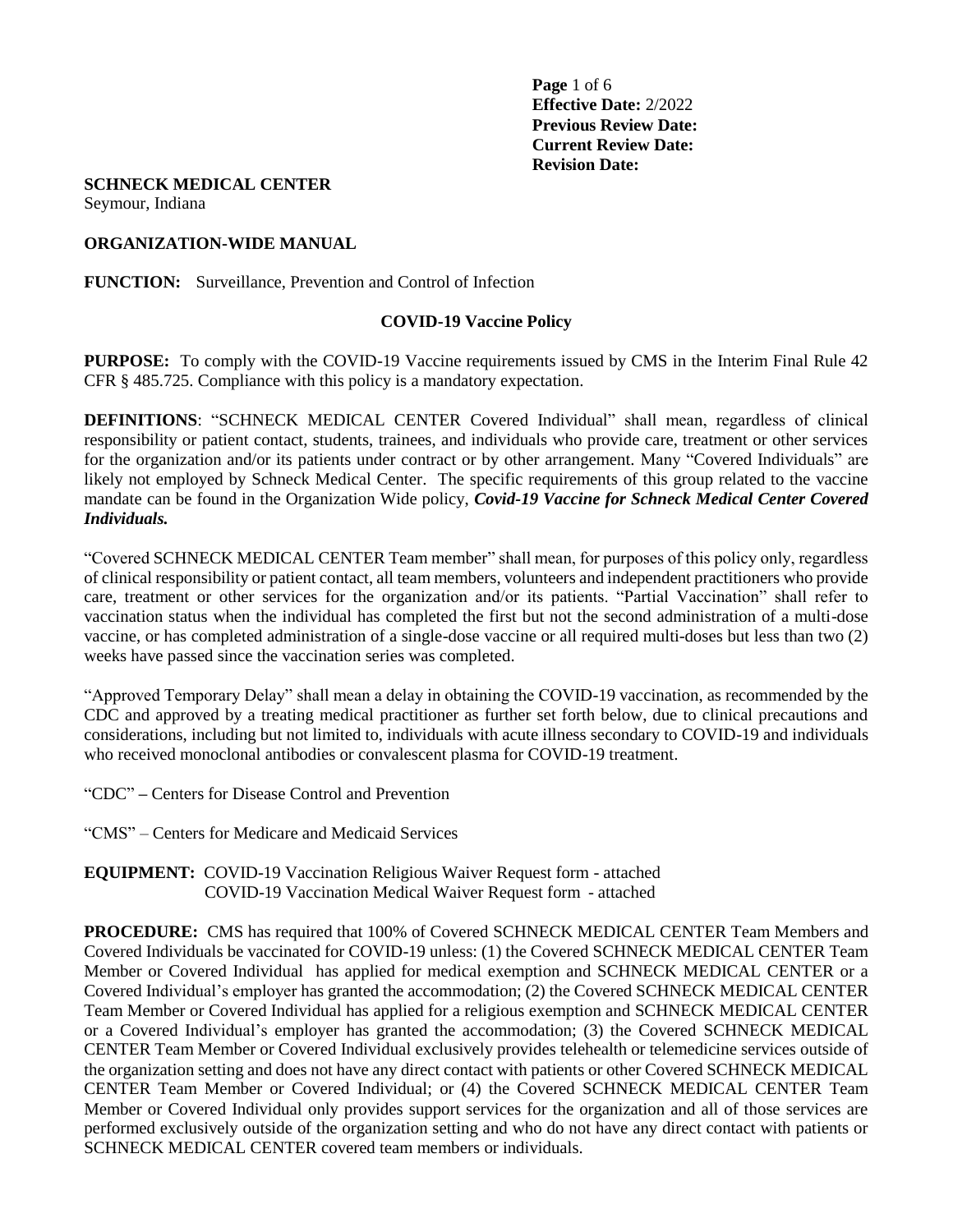- **A. COVID-19 Vaccines are mandated by CMS.** CMS now requires all Covered SCHNECK MEDICAL CENTER Team Members and Covered Individuals to receive the complete COVID-19 vaccine series unless the Covered SCHNECK MEDICAL CENTER Team Member and/or Covered Individual applies for and is granted an accommodation per this policy or otherwise qualifies for exemption as noted below.
	- 1. Every Covered SCHNECK MEDICAL CENTER Team Member and Covered Individual shall be vaccinated for COVID-19 on or before the following dates unless an exemption has been approved per this policy:
		- a. First dose by February 14, 2022; and
		- b. Second dose by March 15, 2022, (if applicable, i.e., the individual is receiving a two-dose series).
- **B. Limited Reasons for Exemption from the COVID-19 Vaccine Requirement.** As a condition of employment or engagement with SCHNECK MEDICAL CENTER, any Covered SCHNECK MEDICAL CENTER Team Member or Covered Individual who remains unvaccinated on any deadline set forth in Section A(1)(a) must fall within one of the following categories:
	- 1. Before the vaccine deadline, the person has applied for a medical exemption and been granted, in writing, an exemption; or
	- 2. Before the vaccine deadline, the individual has applied for a religious exemption and been granted, in writing, an exemption; or
	- 3. The Covered SCHNECK MEDICAL CENTER Team Member or Covered Individual is exempt from the mandate because the individual exclusively provides telehealth or telemedicine services outside of the organization setting and does not have direct contact with patients or other Covered SCHNECK MEDICAL CENTER Team Members and/or Covered Individuals, or the individual only provides support services for the organization and all of those services are performed exclusively outside of the organization setting.
	- 4. An Exemption Review panel will track all those Covered Team members meeting exemption requirements and securely file the associated request forms, approval notices, correspondence and other documentation in the team member health file, separate from all other personnel forms and documentation. Exemption Review panel will notify Human Resources and Infection Prevention of all approved exemptions. The exemption request process for Covered Individuals is found in the COVID-19 Vaccine for Schneck Medical Center Covered Individuals organization wide policy.
	- 5. All exemptions must be approved in writing. No Covered SCHNECK MEDICAL CENTER Team Member or Covered Individual may rely on a verbal approval of an exemption.
- **C. Proof of Vaccination.** SCHNECK MEDICAL CENTER is required to have proof of immunization.
	- 1. Covered SCHNECK MEDICAL CENTER Team members.
		- a. On or before February 14, 2022, Covered SCHNECK MEDICAL CENTER Team members must provide proof of completion of a single dose vaccine, or proof of completion of the first dose of a multidose vaccine, to Infection Prevention or Human Resources by showing evidence, such as the following:
			- CDC COVID-19 vaccination record card (or a legible copy of the card);
			- documentation from the Indiana Department of Health's Immunization Registry showing vaccination type(s) and date;
			- or a printed copy of the immunization record from a licensed healthcare provider who has administered the vaccine to the Covered SCHNECK MEDICAL CENTER Team member, specifying the vaccine administered, name and title of the person who administered the vaccine, address of the location where the vaccine was administered, and the date it was administered.

SCHNECK MEDICAL CENTER will retain a copy of the documentation in the team member health file. Covered SCHNECK MEDICAL CENTER Team members who fail to submit proof and have not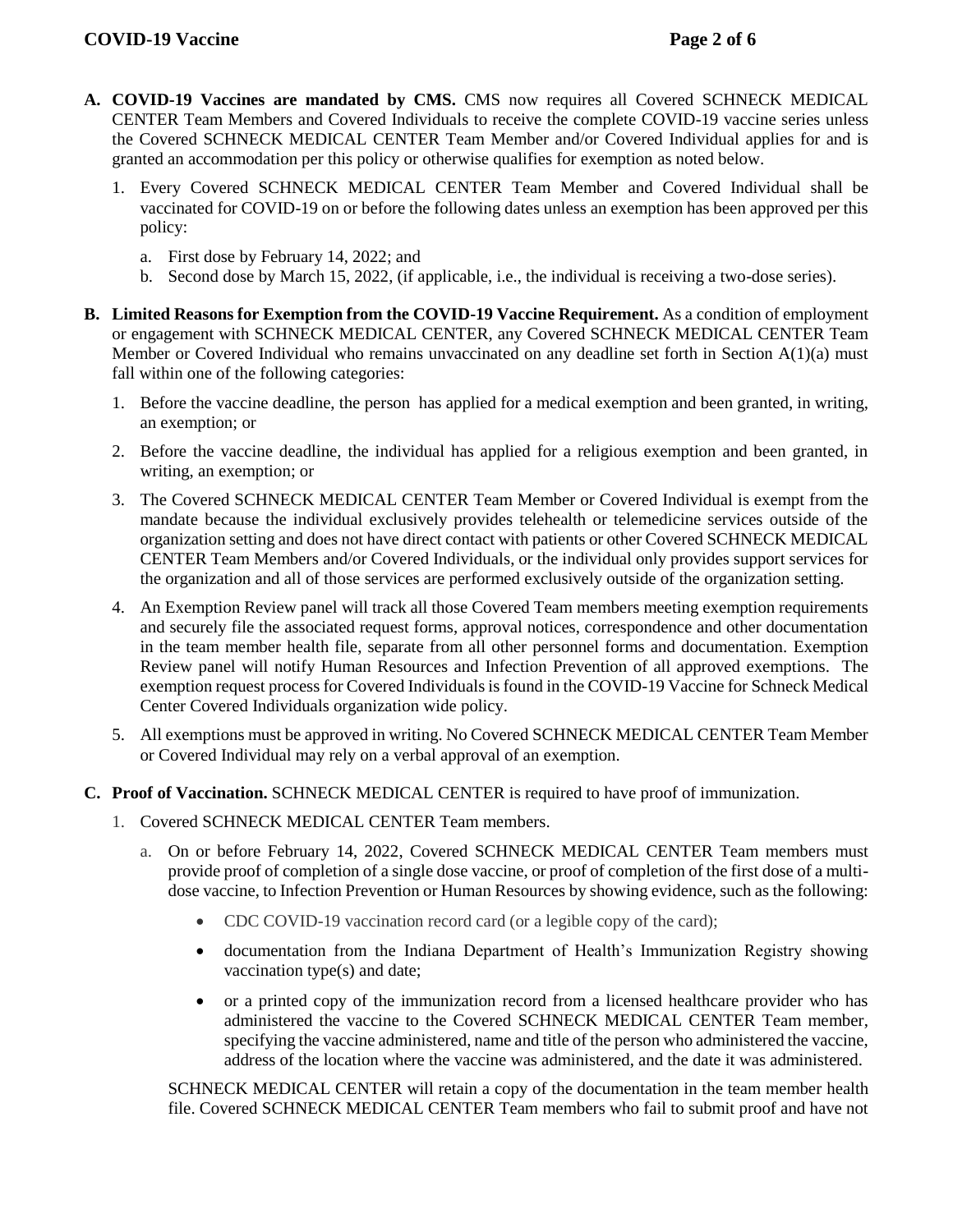received an approved exemption will be suspended from employment without pay for a maximum of one (1) week. If upon expiration of the one-week suspension a Covered SCHNECK MEDICAL CENTER Team member has still not provided proof of compliance with the vaccination requirement, s/he may be terminated from employment.

- b. On or before March 15, 2022, 2021, those Covered SCHNECK MEDICAL CENTER Team members who provided proof of receiving the first of a multi-dose vaccine, must provide proof of completion of the second administration of the multi-dose vaccine as described above. Covered SCHNECK MEDICAL CENTER Team members who fail to submit proof and have not received an approved exemption will be suspended from employment without pay for a maximum of one (1) week. If upon expiration of the one-week suspension a Covered SCHNECK MEDICAL CENTER team member has still not complied with the vaccination requirement, s/he may be terminated from employment.
- c. Copies of vaccination records for Covered SCHNECK MEDICAL CENTER Team members will be maintained in accordance with applicable law and as set forth in Section B (4) above.
- 2. Other Covered SCHNECK MEDICAL CENTER Covered Individuals.
	- a. On or before February 14, 2022, Covered SCHNECK MEDICAL CENTER Covered Individuals who are not employed by SCHNECK MEDICAL CENTER must provide proof of completion of a single dose vaccine, or proof of completion of the first dose of a multi-dose vaccine, to their employer by showing one of the following:
		- CDC COVID-19 vaccination record card (or a legible copy of the card);
		- documentation from the Indiana Department of Health's Immunization Registry showing vaccination type(s) and date;
		- or a printed copy of the immunization record from a licensed healthcare provider who has administered the vaccine to the Covered SCHNECK MEDICAL CENTER Covered Individual, specifying the vaccine administered, name and title of the person who administered the vaccine, address of the location where the vaccine was administered, and the date it was administered.

The Covered Individual's employer will retain a copy of the documentation in the individual's health record. Covered SCHNECK MEDICAL CENTER Covered Individuals who fail to submit proof and have not received an approved exemption by the dates listed in this policy from their employer will no longer be permitted to provide services at SCHNECK MEDICAL CENTER until and unless they have complied with this policy.

- b. On or by March 15, 2022 those Covered SCHNECK MEDICAL CENTER Covered Individuals, who are not employed by SCHNECK MEDICAL CENTER and who provided proof of receiving the first of a multi-dose vaccine to their employer, must provide proof of completion of the second administration of the multi-dose vaccine as described above in Section 2a. Covered SCHNECK MEDICAL CENTER Covered Individuals who fail to submit proof and have not received an approved exemption from their employer will no longer be permitted to provide services at SCHNECK MEDICAL CENTER until and unless they have complied with this policy.
- c. Details on proof of vaccination compliance for Covered Individuals can be found in the *COVID-19 Vaccine for Schneck Medical Center Covered Individuals* organization wide policy.
- **D. Additional Precautions for those with an Exemption, Partial Vaccination or Approved Temporary Delay.**  Exemptions from vaccination and Approved Temporary Delay for Covered SCHNECK MEDICAL CENTER Team Members and Covered Individuals shall be determined by SCHNECK MEDICAL CENTER or the applicable employer after evaluation of the request and engagement in an interactive process as required by law.
	- 1. SCHNECK MEDICAL CENTER requires that Covered Team Members and Covered Individuals who are Partially Vaccinated, have Approved Temporary Delays or have been granted an exemption from vaccination (together, "Unvaccinated Team Members and Covered Individuals"), comply with the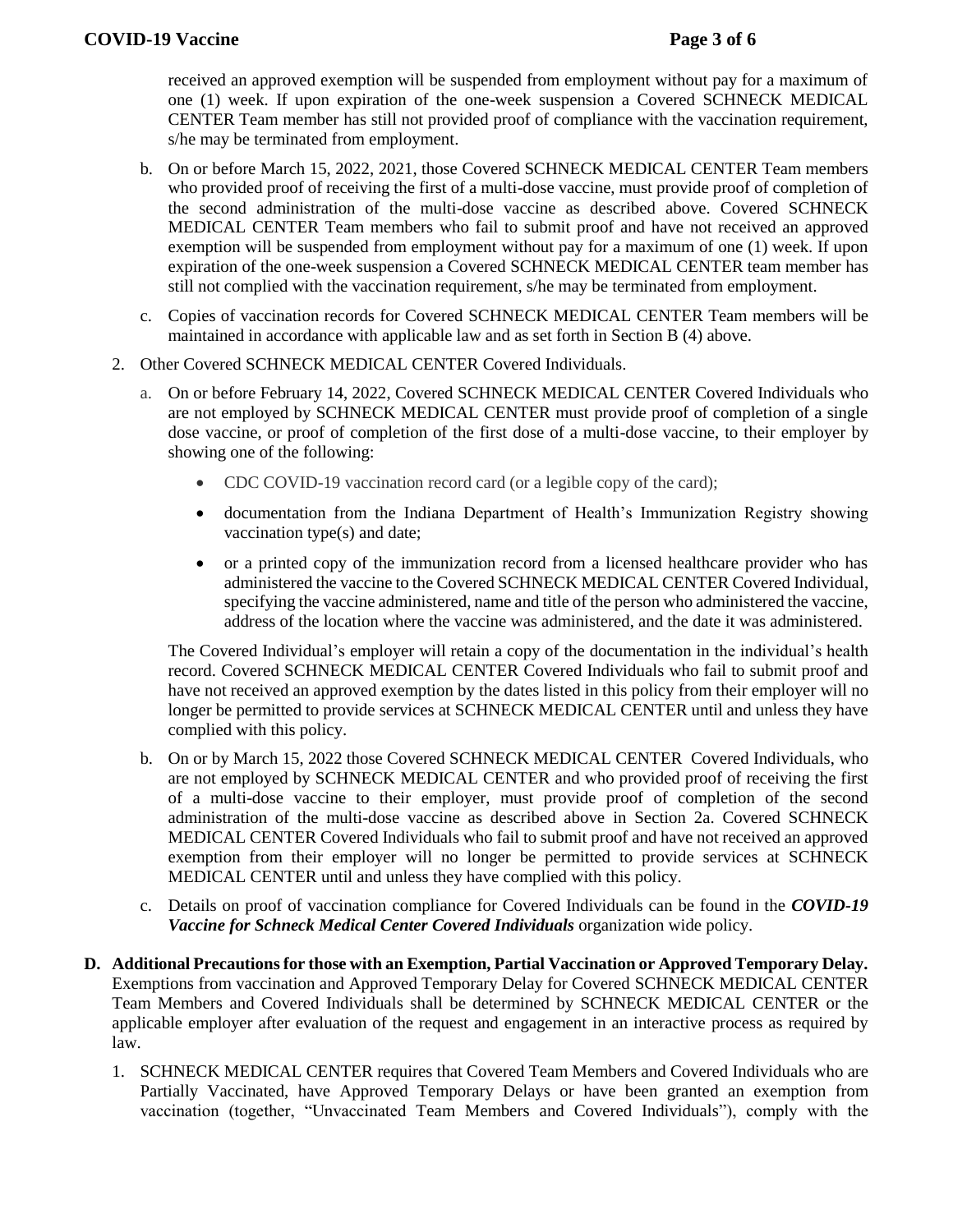# **COVID-19 Vaccine Page 4 of 6**

precautions as part of the accommodation, intended to mitigate the transmission and spread of Covid-19 for all Team Members and Covered Individuals and patients who are not fully vaccinated. These precautions follow the most up to date guidance from the CDC and the Indiana State Department of Health and/or other related entities. These precautions are subject to change based on the most available guidance and will be communicated to applicable parties through normal communication channels at Schneck Medical Center.

- **E. Medical Exemption and Approved Temporary Delay Requests.** SCHNECK MEDICAL CENTER will make a reasonable effort to accommodate a Covered SCHNECK MEDICAL CENTER Team Members medical issue that precludes the Covered SCHNECK MEDICAL CENTER Team Member from getting the COVID-19 vaccine so long as the medical determination is made by a provider licensed acting within their scope of practice as set forth in this policy and the accommodation does not create a direct threat to SCHNECK MEDICAL CENTER, its patients, or other Team Members and Covered Individuals.
	- 1. Request for Medical Exemption.

SCHNECK MEDICAL CENTER Team member. A completed SCHNECK MEDICAL CENTER exemption request must be submitted to the Human Resources office or Infection Prevention by February 14, 2022. NOTE: Exemptions must be received, reviewed, and acted upon by February 14, 2022. If an exemption request is submitted after normal business hours on February 14, 2022 the team member will be considered to have a preliminary approval until the next business day when the request can be reviewed.

- 2. SCHNECK MEDICAL CENTER Team members who wish to delay obtaining the COVID-19 vaccination because such delay has been recommended by the CDC and approved by a treating medical practitioner as further set forth above and below, must also submit a completed exemption request to the Human Resources office or Infection Prevention Department by February 14, 2022. Provider Statement that Vaccine is Medically Contraindicated.
	- a. Those seeking a medical exemption or Approved Temporary Delay shall have a healthcare provider (who is not the Covered SCHNECK MEDICAL CENTER Team Member or Covered Individual ), who holds a current license and is practicing within the scope of their license in providing this exemption request (and is not the person requesting the exemption), submit signed and dated documentation of the exemption request form indicating the following:
		- All information specifying which of the authorized or licensed COVID-19 vaccines are clinically contraindicated for the individual to receive and the recognized clinical reasons for the contraindications; and
		- A statement by the authenticating practitioner recommending that the individual be exempted from the center's COVID-19 vaccination requirements based on the recognized clinical contraindications.
		- A statement that the authenticating provider is a licensed practitioner (who is not the person requesting the exemption) acting within their scope of practice in providing this exemption request.
- 3. If all COVID-19 vaccine options are medically contraindicated for a limited period of time, the period of exemption must also be noted on the provider's confirmation statement. When they are no longer contraindicated, the Covered SCHNECK MEDICAL CENTER Team Member and/or Covered Individual will be required to obtain the vaccine. Infection Prevention will monitor the expiration dates of Temporary Delay Requests submitted and approved for Covered SCHNECK MEDICAL CENTER Team members and will be responsible for addressing proof of vaccination thereafter in compliance with this policy. Covered Individuals employers will be responsible for monitoring the expiration of Temporary Delay Requests of their covered individuals.
- 4. Interactive Process Related to Medical Exemption.
	- a. Covered SCHNECK MEDICAL CENTER Team member.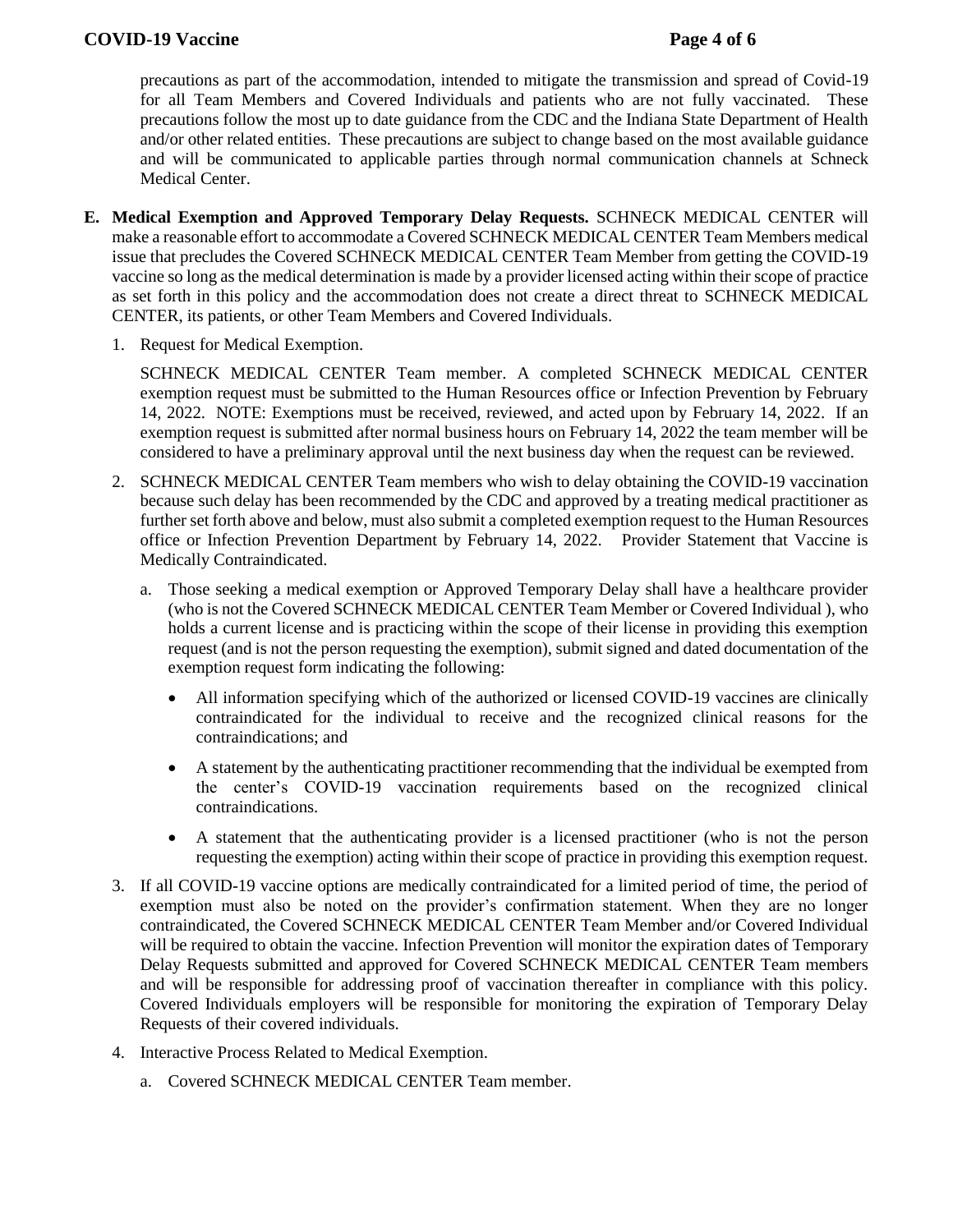# **COVID-19 Vaccine Page 5 of 6**

- i. SCHNECK MEDICAL CENTER may engage the Covered SCHNECK MEDICAL CENTER Team member in an interactive process to assess the request and accommodation. The Covered SCHNECK MEDICAL CENTER Team member must actively participate in the interactive accommodation process and provide all information reasonably needed to evaluate the request.
- ii. SCHNECK MEDICAL CENTER will assess each request on its merits, initiate discussion with the Covered SCHNECK MEDICAL CENTER Team member about possible accommodation and SCHNECK MEDICAL CENTER will assess whether accommodation is possible without undue hardship to SCHNECK MEDICAL CENTER. The Exemption Review panel will be responsible for reviewing and approving or denying the accommodation request but is not required to accept a specific accommodation requested by the Covered SCHNECK MEDICAL CENTER Team member where SCHNECK MEDICAL CENTER has a reasonable alternative accommodation or the accommodation creates a direct threat.
- **F. Religious Exemption.** SCHNECK MEDICAL CENTER will make a reasonable effort to accommodate a Covered SCHNECK MEDICAL CENTER Team Members sincerely held religious belief, observance, or practice so long as the accommodation does not create an undue hardship for SCHNECK MEDICAL CENTER.
	- 1. Covered SCHNECK MEDICAL CENTER Team members Request for Religious Exemption.
		- a. A completed SCHNECK MEDICAL CENTER exemption request must be submitted to Human Resources or Infection Prevention by February 14, 2022 NOTE: Exemptions must be received, reviewed, and acted upon by February 14, 2022. If an exemption request is submitted after normal business hours on February 14, 2022 the team member will be considered to have a preliminary approval until the next business day when the request can be reviewed.
		- b. SCHNECK MEDICAL CENTER will review each request for religious accommodation individually.
		- c. Covered SCHNECK MEDICAL CENTER Team Members must actively participate in the interactive accommodation process and provide all information reasonably needed to evaluate the request.
		- d. Where SCHNECK MEDICAL CENTER has an objective basis for questioning the religious nature or the sincerity of a particular belief, observance, or practice, SCHNECK MEDICAL CENTER may seek additional supporting information.
		- e. SCHNECK MEDICAL CENTER will assess each request on its merits, may initiate discussion with the Covered SCHNECK MEDICAL CENTER Team member about possible accommodation, and assess whether the accommodation is possible. SCHNECK MEDICAL CENTER will be responsible for reviewing and approving or denying the accommodation request but is not required to accept a specific accommodation requested if SCHNECK MEDICAL CENTER has a reasonable alternative accommodation or where the requested accommodation poses an undue hardship.
		- f. Purely economic, political, or social philosophies, and personal preferences are not sufficient bases for a religious exemption.
	- 2. Interactive Process related to Religious Exemption
		- a. SCHNECK MEDICAL CENTER may engage the Covered SCHNECK MEDICAL CENTER Team member in an interactive process to assess the request and accommodation. The Covered SCHNECK MEDICAL CENTER Team member must actively participate in the interactive accommodation process and provide all information reasonably needed to evaluate the request.

# **G. Assessment and Determinations of Exemption Requests.**

- 1. SCHNECK MEDICAL CENTER reserves the right to reassess whether an accommodation of any Covered SCHNECK MEDICAL CENTER Team Member and Covered Individual would cause an undue hardship or direct threat at the time of the request and/or in the event of changed circumstances.
- 2. Covered SCHNECK MEDICAL CENTER Team members who apply for exemption or Approved Temporary Delay will receive written notice of SCHNECK MEDICAL CENTER's granting or denial of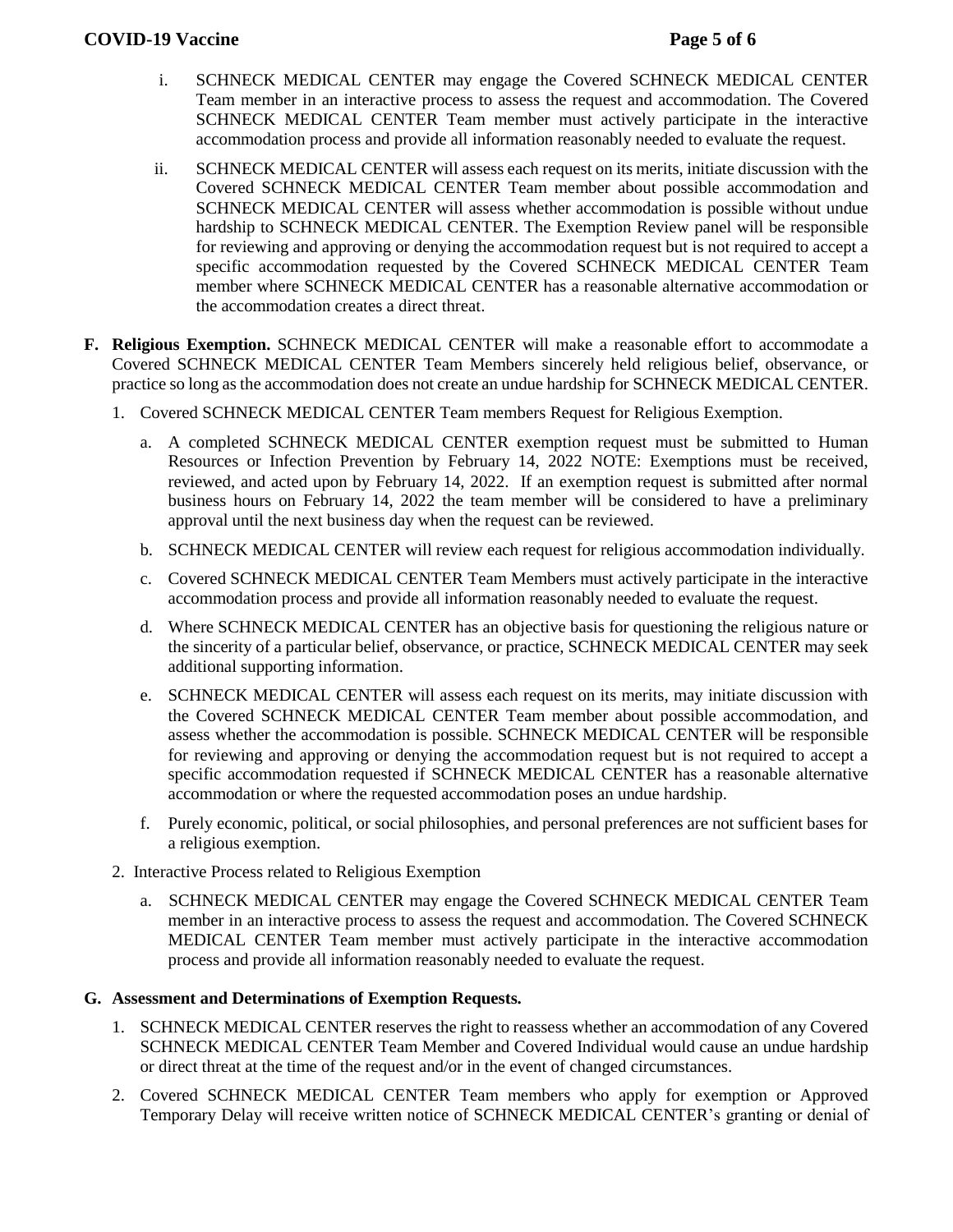# **COVID-19 Vaccine Page 6 of 6**

such request. There is no appeal of SCHNECK MEDICAL CENTER's determination. Copies of the approval/denial notice will be retained as set forth in Section B (4) above.

- **H. Booster Doses**. To the extent Covered SCHNECK MEDICAL CENTER Team Member and Covered Individuals obtain booster doses of a COVID-19 vaccine as recommended by CDC, such Team Member and Covered Individual, or his/her employer, will provide documentation of the booster as set forth in Section C, above. Such information will be maintained in accordance with applicable law and as set forth above.
- **I. New Hires**. Human Resources in conjunction with Employee Health will collect information about each new team member's vaccination status, and determine when an unvaccinated new hire must be vaccinated and when COVID-19 testing and/or other infection control protocols will commence if an individual is unvaccinated. Human Resources will be responsible for auditing compliance of new SCHNECK MEDICAL CENTER hires with all obligations of this policy and addressing suspension and/or termination, as set forth above, in the event of noncompliance.

# **Reference: Org Wide Mandatory Expectation Policy Org Wide Covid-19 Vaccine for Schneck Medical Center Covered Individuals Policy**

| Proposed by:              | <b>Title:</b> Infection Preventionist     | Date:     |
|---------------------------|-------------------------------------------|-----------|
| Stacy East, BUN, RN, CNBR |                                           | 2/11/22   |
| <b>Reviewed by:</b>       | Title: Policy/Procedure Committee         | Date:     |
| Rifa Hollen               |                                           | 2/14/2022 |
| <b>Reviewed by:</b>       | <b>Title: Director of Human Resources</b> | Date:     |
| Julie a. Warren           |                                           | 2/16/2022 |
| <b>Reviewed by:</b>       | Title: Director of Quality and Care       | Date:     |
| Meghan Warren HSV, RN     | Management                                | 2/17/22   |
| <b>Reviewed by:</b>       | <b>Title:</b> Director Risk Management &  | 2/18/2022 |
| Wellaully                 | Safety                                    |           |
| Approved by:              | Title: Vice President Workforce and       | Date:     |
| Kathy Covert              | <b>Support Services</b>                   | 2/18/22   |
| Approved by:              | Title: President/CEO                      | Date:     |
|                           |                                           | 2/21/22   |

**COVID-19 Vaccination Religious Waiver Request Junior Volunteer Program**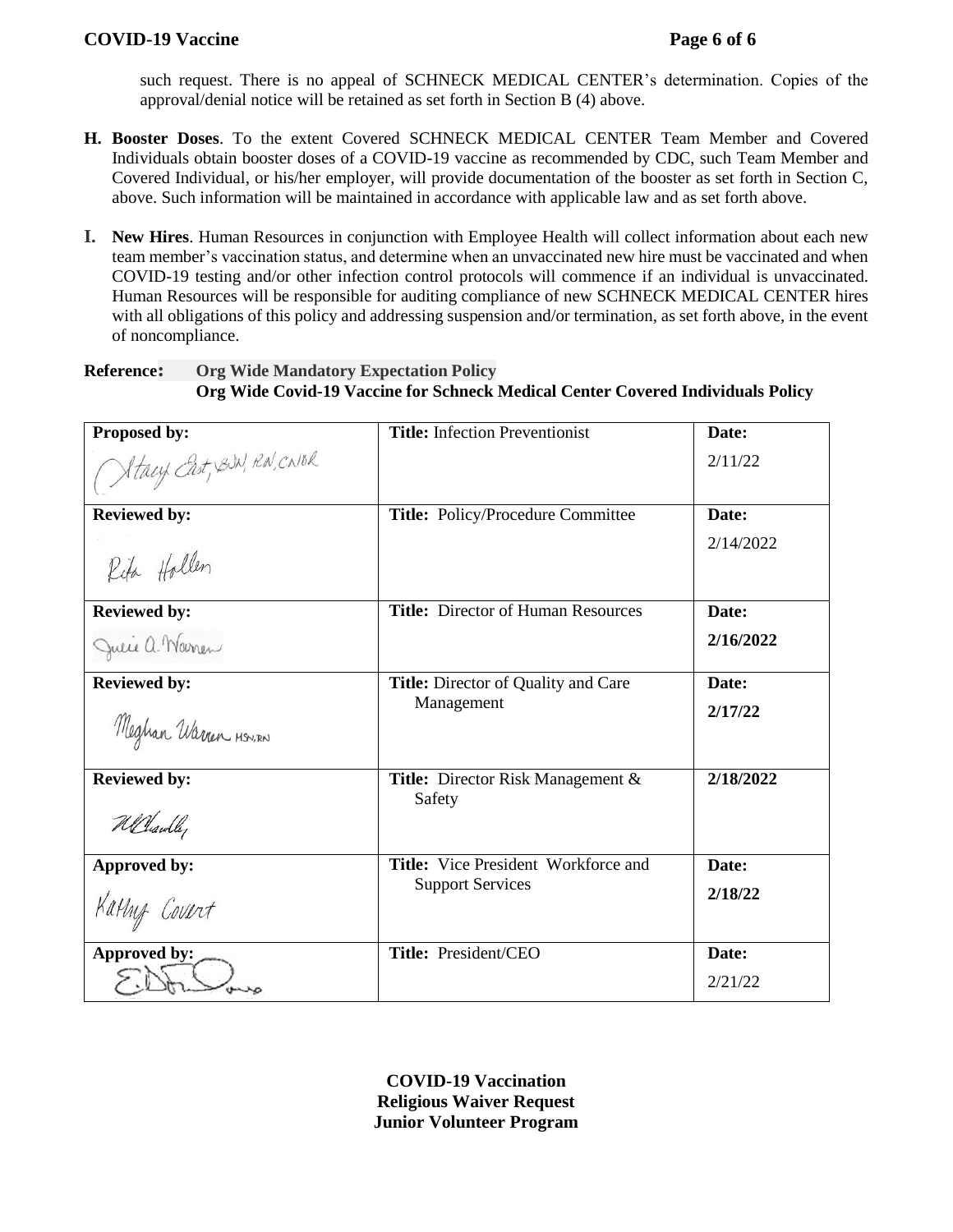### **Instructions**

- 1. Read, complete and sign this page.
- 2. Return the completed form to Human Resources or Volunteer Services Manager(Amy Cockerham)

**Name: \_\_\_\_\_\_\_\_\_\_\_\_\_\_\_\_\_\_\_\_\_\_\_\_\_\_\_\_\_\_\_\_\_\_\_\_\_\_\_ Date of Request: \_\_\_\_\_\_\_\_\_\_\_\_\_\_\_\_\_\_\_\_\_\_**

# **In my position I have - no / regular - contact with patients (circle one)**

I understand that, consistent with Federal law, Schneck Medical Center requires all covered individuals to be vaccinated against COVID-19 unless granted a medical or religious exemption, in order to protect myself, my family, my colleagues and our patients. I have received education and information regarding the vaccine and have had an opportunity to ask questions, and I acknowledge the following:

- COVID-19 is a serious disease that has already killed hundreds of thousands people in the United States.
- The COVID-19 vaccination is intended to prevent or reduce the incidence of the COVID-19 disease and its complications, which may include death.
- COVID-19 vaccination is required by CMS for health care workers to protect patients from COVID-19 disease, its complications and death.
- All individuals could be exposed to the COVID-19 virus through the community and could bring the illness into the health care setting.
- If infected with COVID-19, an individual could shed the virus for several days before COVID-19 symptoms appear. Shedding the virus can spread the COVID-19 disease to patients in this facility and to colleagues and family.
- Once infected with COVID-19, even when symptoms are mild or non-existent, the illness is easily spread to others.
- I understand that variants of the virus that causes COVID-19 infection are prevalent, which may require additional or different vaccines to be given in the future.
- I understand that I cannot get COVID-19 from the COVID-19 vaccine.
- The consequences of my not being vaccinated could have life-threatening consequences to my health and the health of those with whom I have contact, including:
	- o Patients utilizing our services
	- o Fellow volunteers
	- o My family
	- o My community
- If I am exempted from the vaccination mandate, I must comply with any and all alternative infection control requirements imposed as a condition of exemption or I will not be eligible to volunteer.

Notwithstanding the above, I am requesting an exemption from taking the COVID-19 vaccine at this time. (Initial)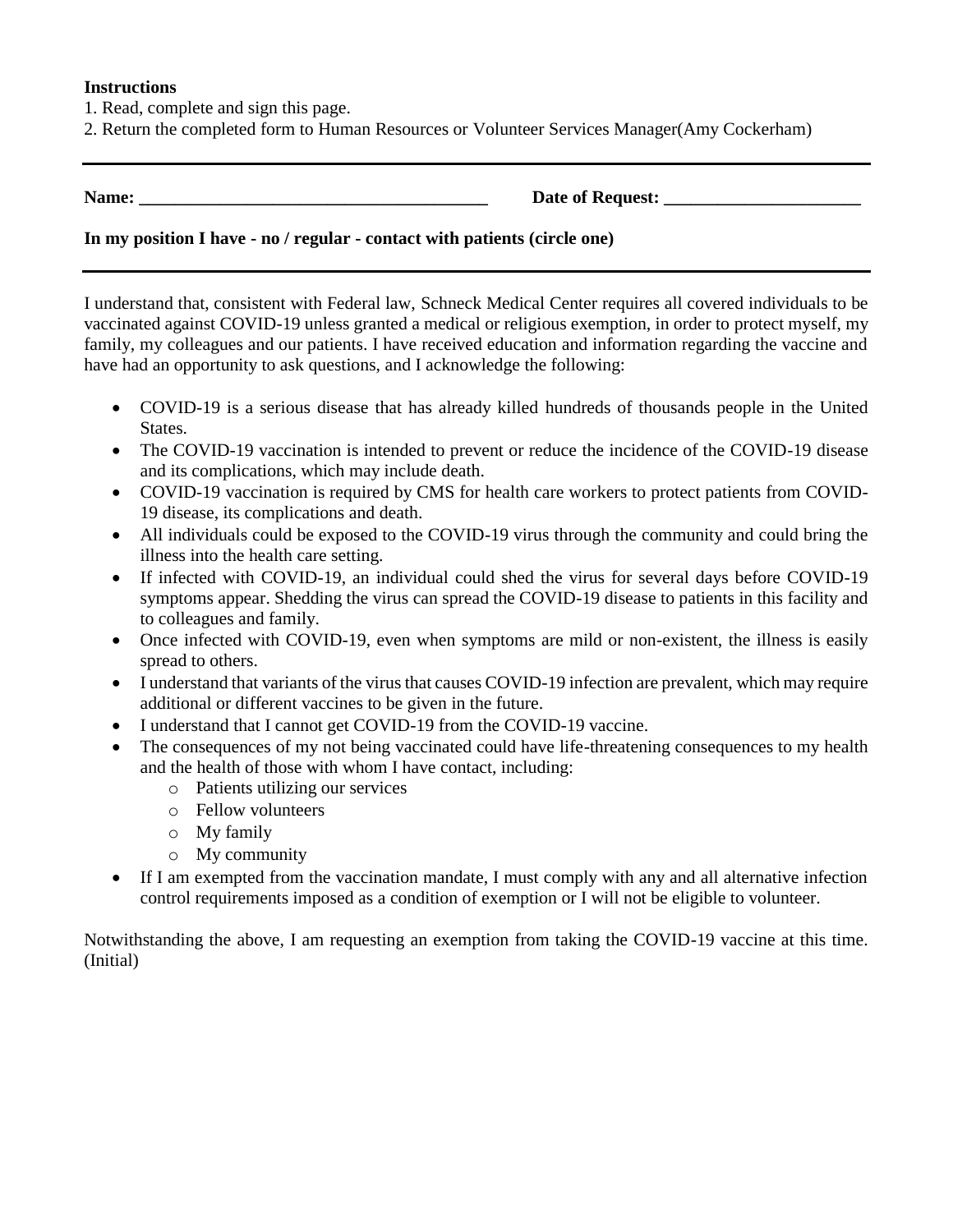**Reason for Religious Accommodation –** Please describe the nature of your objection to the COVID-19 vaccination requirement.

Would complying with the COVID-19 vaccination requirement substantially burden your religious exercise or conflict with your sincerely held religious beliefs, practices, or observances? If so, please explain.

Please provide any additional information that you think may be helpful in reviewing your request. For example: how long you have held the religious belief underlying your objection; whether your religious objection to the use of all vaccines, COVID-19 vaccines, a specific type of COVID-19 vaccine, or some other subset of vaccines; whether you have received vaccines as an adult against any other diseases (such as a flu vaccine or a tetanus vaccine).

# Summary of Next Steps

- 1. Return this form to Human Resources or Volunteer Services Manager(Amy Cockerham). Deadline for submission is  $\frac{\text{May }24, 2022.}{\text{My }2000}$
- 2. This request will be reviewed by the Exemption Review Panel.
- 3. Additional information and/or supporting documentation may be requested. Failure to timely provide such information and/or documentation may result in a denial of the request for exemption.
- 4. You will be notified of the decision regarding your requested exemption.
- 5. If you are granted a religious exemption, you may be required comply with precautions as part of your exemption. These precautions would follow the most up to date guidance from the CDC, the Indiana State Department of Health and/or other related entities. These precautions would be subject to change based on the most updated guidance available and communicated to exempted individuals through normal communication channels at Schneck Medical Center.

I have read and fully understand the information on this request for exemption. I also understand that if my request is approved, it may be approved for this year only and that exemption for COVID-19 vaccination for any future years may require the completion and submission of a new request form and may require the provision of additional information and/or supportive documentation. I also understand that my request for an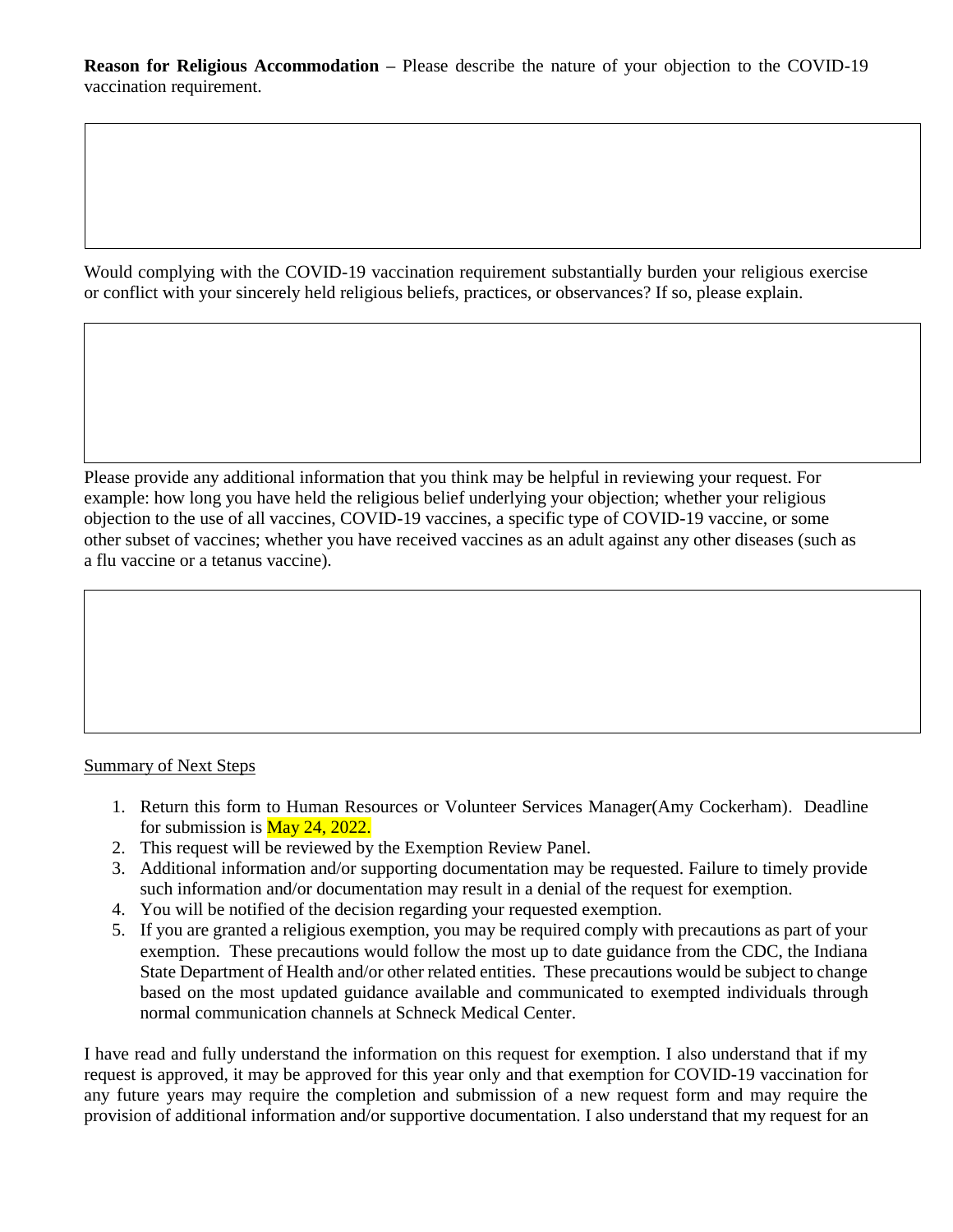exemption may not be granted if it is not reasonable or creates an undue hardship for the organization as permitted by law. I certify that the above information is complete, accurate and honest.

| Team Member $\square$ New Hire $\square$ Credentialed Provider $\square$ Jr. Volunteer $\square$                                                          |  |  |
|-----------------------------------------------------------------------------------------------------------------------------------------------------------|--|--|
| Contact Phone: 2008                                                                                                                                       |  |  |
|                                                                                                                                                           |  |  |
| Parent's Signature:                                                                                                                                       |  |  |
| Section below is to be completed by Exemption Review Panel.<br>This was reviewed by the Exemption Review Panel on _____________(date) and determined that |  |  |
| $\Box$ Qualifies for exemption. $\Box$ Does not qualify for exemption.                                                                                    |  |  |
|                                                                                                                                                           |  |  |
| The requestor was notified of the results of the review on $\frac{1}{\sqrt{1-\frac{1}{n}}}$ (date) by $\frac{1}{\sqrt{1-\frac{1}{n}}}$                    |  |  |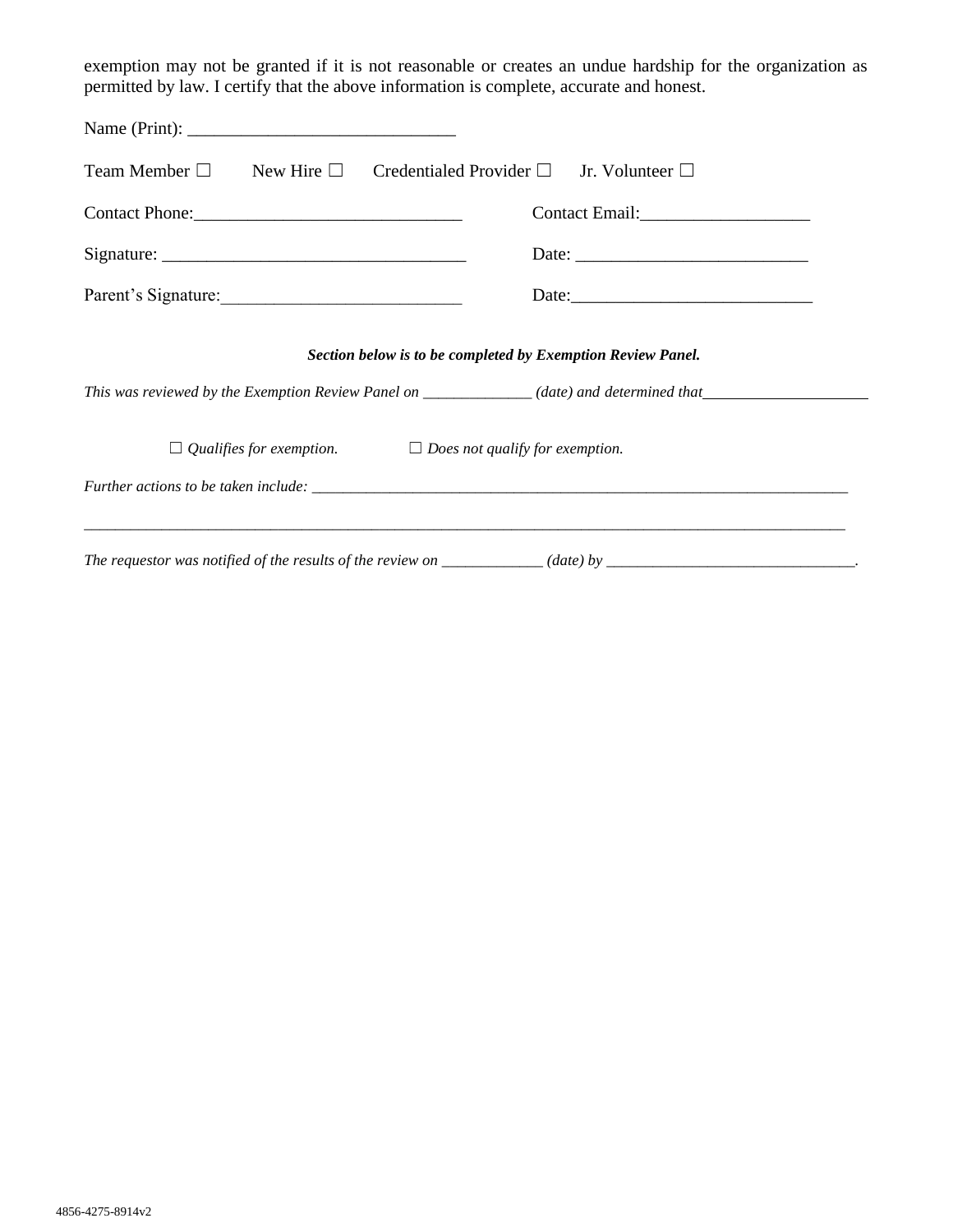#### **COVID-19 Vaccination Medical Waiver Request Junior Volunteer Program**

#### **Instructions**

1. Read, complete and sign this page.

**\_\_\_\_\_\_\_\_\_\_\_\_\_\_\_\_\_\_\_\_\_\_\_\_\_\_\_**

2. Return the completed form to Human Resources or Volunteer Services Manager(Amy Cockerham).

**Name: \_\_\_\_\_\_\_\_\_\_\_\_\_\_\_\_\_\_\_\_\_\_\_\_\_\_\_\_\_\_\_\_\_\_\_\_\_\_\_ Date of Request: \_\_\_\_\_\_\_\_\_\_\_\_\_\_\_\_\_\_\_\_\_\_\_\_**

# **In my position I have no / regular contact with patients (circle one)**

I understand that, consistent with Federal law, Schneck Medical Center requires all employees and covered individuals to be vaccinated against COVID-19 unless granted a medical or religious exemption, in order to protect my family, my colleagues, our patients and myself. I have received education and information regarding the vaccine and have had an opportunity to ask questions, and I acknowledge the following:

- COVID-19 is a serious disease that has already killed hundreds of thousands people in the United States.
- The COVID-19 vaccination is intended to prevent or reduce the incidence of the COVID-19 disease and its complications, which may include death.
- COVID-19 vaccination is required by CMS for health care workers to protect patients from COVID-19 disease, its complications and death.
- All individuals could be exposed to the COVID-19 virus through the community and could bring the illness into the health care setting.
- If infected with COVID-19, an individual could shed the virus for several days before COVID-19 symptoms appear. Shedding the virus can spread the COVID-19 disease to patients in this facility and to colleagues and family.
- Once infected with COVID-19, even when symptoms are mild or non-existent, the illness is easily spread to others.
- I understand that variants of the virus that causes COVID-19 infection are prevalent, which may require additional or different vaccines to be given in the future.
- I understand that I cannot get COVID-19 from the COVID-19 vaccine.
- The consequences of my not being vaccinated could have life-threatening consequences to my health and the health of those with whom I have contact, including:
	- o Patients utilizing our services
	- o Fellow Volunteers
	- o My family
	- o My community
- If I am exempted from the vaccination mandate, I must comply with any and all additional infection control requirements imposed as a condition of exemption or I will not be eligible to volunteer.

 $\bullet$ 

Notwithstanding the above, I am requesting an exemption from taking the COVID-19 vaccine at this time. (Initial)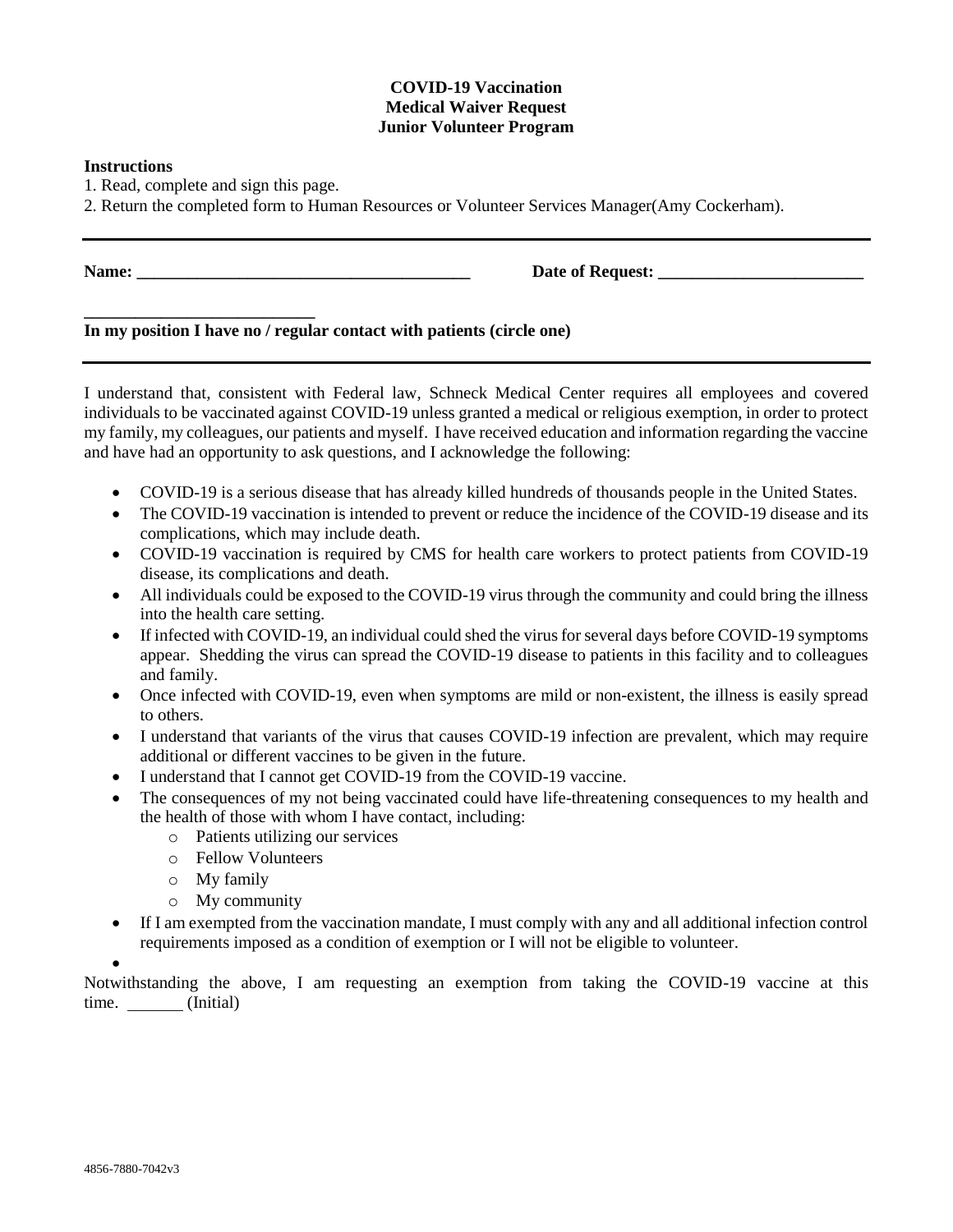# *Attached to this request is documentation, signed and dated by my treating healthcare provider that includes:*

- All information specifying which of the authorized or licensed COVID-19 vaccines are clinically contraindicated and the recognized clinical reasons for the contraindications;
- A recommendation that I be exempted from the employer's COVID-19 vaccination requirements based on the recognized clinical contraindications; and
- A statement that the authenticating provider is a licensed practitioner in this state, acting within their scope of practice in providing this exemption request.

If, rather than exemption, vaccination must be temporarily delayed, as recommended by the CDC, due to clinical precautions and considerations, including, but not limited to, individuals with acute illness secondary to COVID-19, and individuals who received monoclonal antibodies or convalescent plasma for COVID-19 treatment, a signed and dated statement as described above, which includes the period of exemption, is provided. When the period of exemption has passed, I will be required to obtain the vaccination and provide proof of same to the employer.

### Summary of Next Steps

- 1. Return this form to Human Resources or Volunteer Services Manager (Amy Cockerham).
- 2. The Exemption Review Panel will review this request.
- 3. Additional information and/or supporting documentation may be requested. Failure to timely provide such information and/or documentation may result in a denial of the request for exemption.
- 4. You will be notified of the decision regarding your requested exemption.
- 5. If you are granted a medical exemption, you may be required comply with precautions as part of your exemption. These precautions would follow the most up to date guidance from the CDC, the Indiana State Department of Health and/or other related entities. These precautions would be subject to change based on the most updated guidance available and communicated to exempted individuals through normal communication channels at Schneck Medical Center.

I have read and fully understand the information on this request for exemption. I also understand that if my request is approved, it may be approved for this year only and that exemption for any future years may require the completion and submission of a new request form and may require the provision of additional information and/or supportive documentation.

I also understand that my request for an exemption may not be granted if it is not reasonable or creates a direct threat as permitted by law. I certify that the above information is complete, accurate and honest.

| Employee $\Box$ New Hire $\Box$ Credentialed Provider $\Box$ Jr. Volunteer $\Box$ |                       |
|-----------------------------------------------------------------------------------|-----------------------|
|                                                                                   |                       |
|                                                                                   |                       |
|                                                                                   | Date: $\qquad \qquad$ |
| Parent Signature:                                                                 | Date: $\qquad \qquad$ |